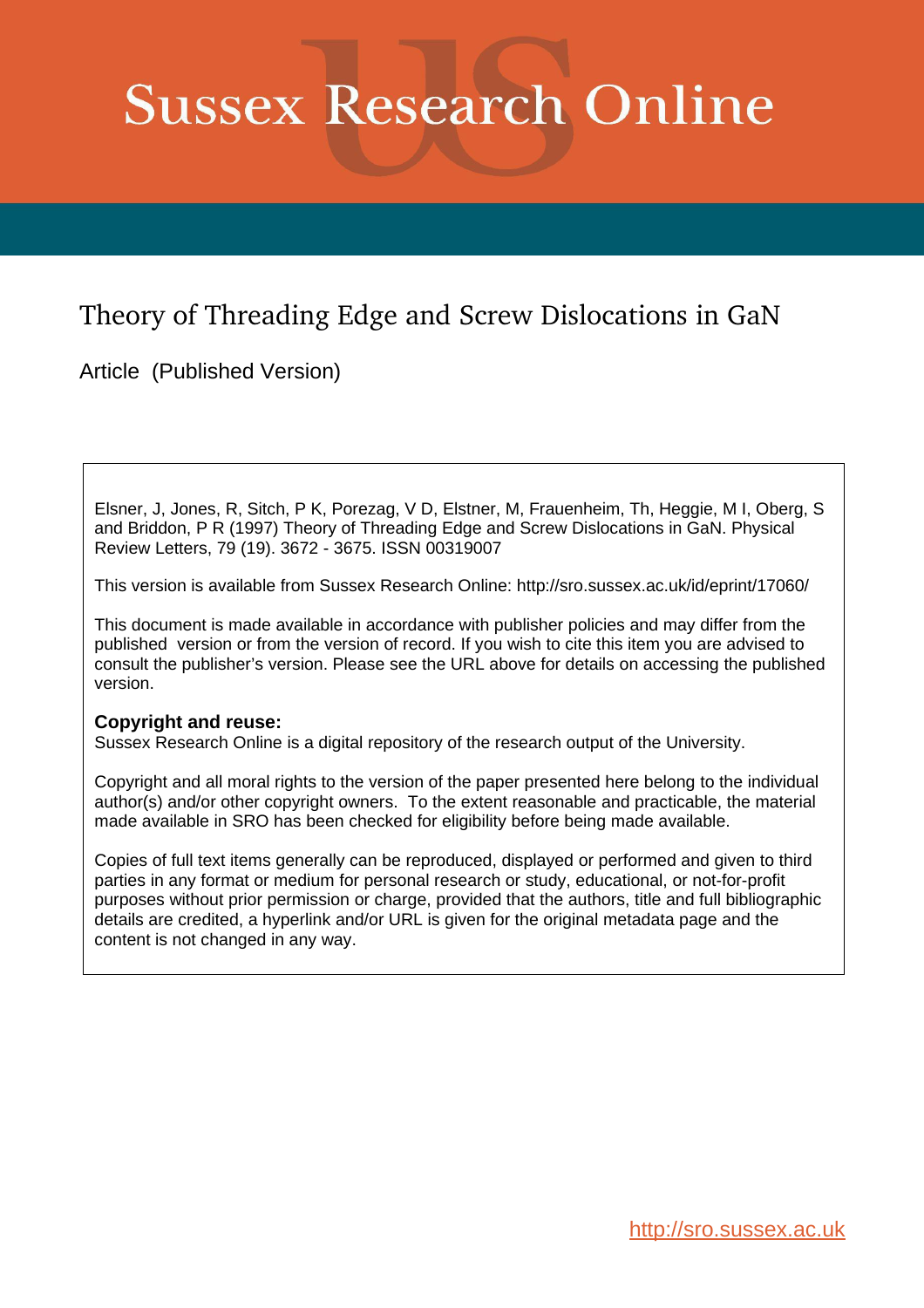#### **Theory of Threading Edge and Screw Dislocations in GaN**

J. Elsner\* and R. Jones

*Department of Physics, University of Exeter, Exeter, EX4 4QL, United Kingdom*

P. K. Sitch, V. D. Porezag, M. Elstner, and Th. Frauenheim *Technische Universität, Theoretische Physik III, D-09107 Chemnitz, Germany*

M. I. Heggie

*CPES, University of Sussex, Falmer, Brighton, BN1 9QJ, United Kingdom*

S. Öberg

*Department of Mathematics, University of Luleå, Luleå, S97 187, Sweden*

#### P. R. Briddon

*Department of Physics, University of Newcastle upon Tyne, Newcastle, NE1 7RU, United Kingdom*

(Received 8 July 1997)

The atomic structures, electrical properties, and line energies for threading screw and threading edge dislocations of wurtzite GaN are calculated within the local-density approximation. Both dislocations are electrically inactive with a band gap free from deep levels. These results are understood to arise from relaxed core structures which are similar to  $(10\overline{1}0)$  surfaces. [S0031-9007(97)04460-8]

PACS numbers: 61.72.Bb, 61.72.Lk

Device quality wurtzite-GaN  $(\alpha)$  can be grown using metalorganic chemical vapor phase deposition (MOCVD) on (0001) sapphire substrates. The large lattice misfit results in dislocation tangles near the interface but isolated threading dislocations, parallel to **c**, with densities  $\sim$ 10<sup>9</sup> cm<sup>-2</sup> and Burgers vectors **c**, **a**, and **c** + **a** persist beyond  $\sim 0.5 \mu$ m above the interface [1–3] and thus cross the active region of the devices. An unexpected finding [4,5] is that these dislocations do not lead to a pronounced reduction in the device lifetime of the lightemitting diodes [6] or blue lasers [7]. Recent cathodoluminescence (CL) studies of the yellow luminescence (YL) centered at  $\sim$  2.2 eV have shown that the YL is spatially nonuniform and can be correlated with extended defects and especially low angle grain boundaries which contain dislocations [8]. On the other hand, atomic force microscopy in combination with CL has led to the conclusion that threading dislocations act as nonradiative recombination centers and degrade the luminescence efficiency in the blue light spectrum of the epilayers [9].

Screw dislocations in  $\alpha$ -GaN have elementary Burgers vector  $\pm c$  and are unusual in often being associated with nanopipes with diameters  $50-250$  Å [10]. Pure edge dislocations lying on  $\{10\overline{1}0\}$  planes are a dominant species of dislocation in  $\alpha$ -GaN grown by MOCVD on (0001) sapphire, occurring at extremely high densities of  $\sim$ 10<sup>8</sup> – 10<sup>11</sup> cm<sup>-2</sup>.

Here we explore the structure and electronic properties of threading screw and edge dislocations in GaN using an *ab initio* local-density functional (LDF) cluster method, AIMPRO, and a density functional based tight binding method DF-TB which can be used for both clusters

and supercells. The AIMPRO method [11,12] uses normconserving pseudopotentials [13] and a basis of *s*- and *p*-Gaussian orbitals for the pseudowave functions together with an ancillary basis to fit the charge density. In the current application we use a large real-space basis set of 20 (16) Gaussian orbitals on every Ga (N) atom. Applied to a 72 atom H-terminated stoichiometric cluster arranged as in wurtzite, it gave GaN bond lengths within 4% of experiment and a maximum vibrational frequency of 729 cm<sup>-1</sup> compared with 741 cm<sup>-1</sup> experimentally found for the  $E_1(LO)$  mode [14].

The DF-TB method uses a basis of numerically derived *s*, *p*, and *d* confined atomic orbitals and all two-center integrals of the LDF Hamiltonian and overlap matrix are evaluated. Charge transfer is taken into account through the incorporation of a self-consistency (SC) scheme for the Mulliken charges based on a second order expansion of the Kohn-Sham ground state energy in terms of charge density fluctuations at a given proper input density. In this formalism the Mulliken charges for each atom are evaluated after each step of the SC cycle. The diagonal elements of the Hamilton matrix employed at the next iteration are then modified by charge dependent contributions in order to describe the change in the atomic potentials due to the charge transfer for that iteration. The off-diagonal entries have additional charge dependent terms coming from the Coulomb potential of the ions. They decay with  $1/r$  and thus account for the Madelung energy of the system. For further details of the DF-TB method see Refs. [15,16]. As an illustrative benchmark of the DF-TB method, we choose quantitative calculations for the nonpolar GaN  $(10\overline{1}0)$  surface, since very similar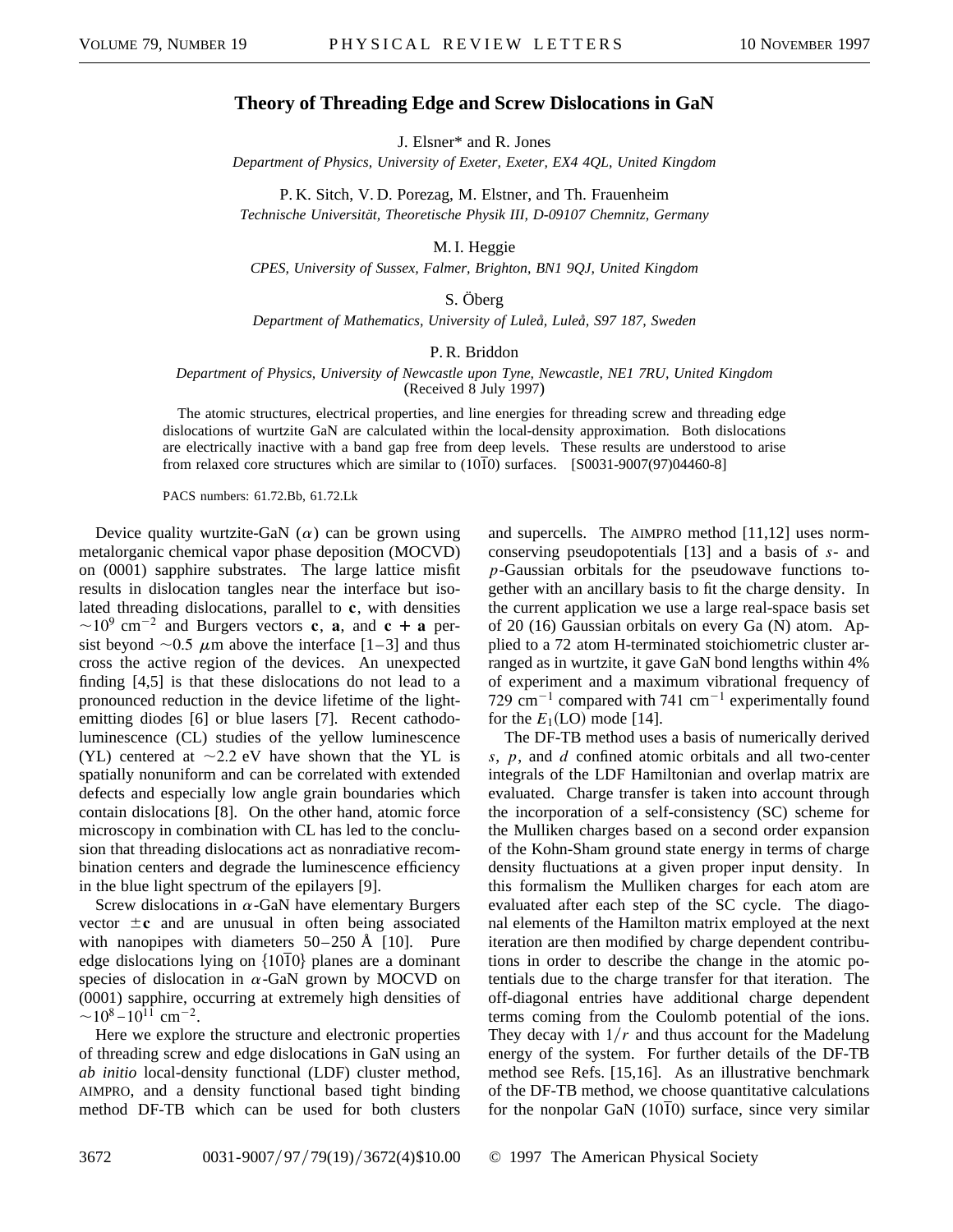

FIG. 1. Schematic top view of the  $(10\overline{1}0)$  surface of wurtzite GaN. Atoms 1 and 2 form a dimer in the surface layer. Atoms 3 and 4 form the second layer.

configurations occur in the dislocation cores. Figure 1 and Table I give details of the calculated geometrical structure of the nonpolar GaN  $(1010)$  surface along with the results of first-principles calculations by Northrup and Neugebauer [17]. The structures are very similar. Moreover, the calculated absolute surface energy of 121 meV/ $\AA^2$  agrees very well with the 118 meV/ $\AA^2$ given in [17].

We now apply these methods to dislocations in GaN. Isotropic elasticity theory was used to generate the initial positions of the atoms. Relaxations were then carried out using the conjugate gradient algorithm. In the AIM-PRO case dislocations were modeled in 392 atom stoichiometric clusters. In the DF-TB case the dislocations are modeled in large clusters and in 576 atom (12  $\times$  12  $\times$  1) supercells containing a dislocation dipole in each cell in order to calculate the local line energy of the dislocations. In analogy to the formation energy for planar defects [18], we define the local line energy of extended defects as  $E_{\text{line}} = \frac{1}{2L}(E - E_{\text{bulk}})$ , where *E* is the total energy of a supercell containing two line defects, *E*bulk is the total energy of a bulk system with the same number of atoms, and  $L = 5.19 \text{ Å}$  is the length of the supercell of the line defect in the (0001) direction.

We consider first the screw dislocation ( $b = \pm [000c]$ ) with a full core. Both methods found heavily distorted bond lengths (see Table II) yielding deep gap states ranging from 0.9–1.6 eV above the valence band maximum, VBM, and shallow gap states at  $\sim 0.2$  eV below the conduction band minimum, CBM. An analysis of these gap states revealed that the states above the VBM are localized on N core atoms, whereas the states below CBM are localized on core atoms but have mixed Ga and N

TABLE I. Atomic displacements in Å for the top two layers of atoms at the  $GaN(1010)$  surface. Atom numbers refer to Fig. 1. Values in brackets are results of Ref. [17].

| Atom                      | Δx             | Δν  | Δz             |
|---------------------------|----------------|-----|----------------|
| $1(Ga_{3\times coord.})$  | $-0.10(-0.11)$ | 0.0 | $-0.23(-0.20)$ |
| $2 (N_{3 \times coord.})$ | 0.03(0.01)     | 0.0 | $-0.01(0.02)$  |
| $3(Ga_{4 \times coord.})$ | 0.01(0.05)     | 0.0 | 0.08(0.05)     |
| 4 $(N_{4 \times coord.})$ | 0.04(0.05)     | 0.0 | 0.07(0.05)     |

TABLE II. Bond lengths, min-max (average), in Å and bond angles (min-max) in degrees for the most distorted atoms at the core center of the full-core screw dislocation ( $b = [0001]$ ).

| Bond lengths<br>Atom<br>$1(Ga_{4 \times coord.})$<br>$1.85 - 2.28$ (2.14)<br>$1.89 - 2.28$ (2.13) |                           |                          |
|---------------------------------------------------------------------------------------------------|---------------------------|--------------------------|
|                                                                                                   |                           | Bond angles              |
|                                                                                                   | $2 (N_{4 \times coord.})$ | $68 - 137$<br>$71 - 136$ |

character. A calculation in a supercell containing a screw dipole consisting of two dislocations with  $b = [000c]$  and  $-[000c]$ , which are symmetrically equivalent, confirmed these results and gave a high line energy of 4.88 eV/ $\AA$ . This is mainly the core energy of each screw dislocation along with the elastic energy stored in a cylinder of diameter roughly equal to the distance between the cores, 19.1 Å.

We now inquire whether this energy is reduced if material is removed from the core. Accordingly, a similar calculation was carried out using the same supercell, but with the hexagonal core of each screw removed leading to a pair of open-core dislocations with diameters  $d \approx 7.2$  Å. The relaxed structure (Fig. 2) preserved the hexagonal core character, demonstrating that the internal surfaces of the dislocation cores shown in (Fig. 3) are similar to  $(10\overline{1}0)$  facets except for the topological singularity required by a Burgers circuit. Comparing the distortions of the atoms situated at the wall of the open-core (Table III) with the corresponding atoms at the (1010) surface (Table IV), we see that in both cases the threefold coordinated Ga (N) atoms adopt  $sp^2$  ( $p^3$ ) like hybridizations which lower the surface energy and clean the gap [17]. However, in contrast to the (1010) surface, shallow gap states remain. Calculations were carried out for a distorted (1010) surface, i.e., a (1010) surface in a unit cell where the unit cell vectors were modified to give a distorted surface corresponding to that of the wall of



FIG. 2. Top view (in [0001]) of the relaxed core of the opencore screw dislocation ( $b = [0001]$ ). The threefold coordinated atoms 1 (Ga) and 2 (N) adopt a hybridization similar to the  $(10\overline{1}0)$  surface atoms.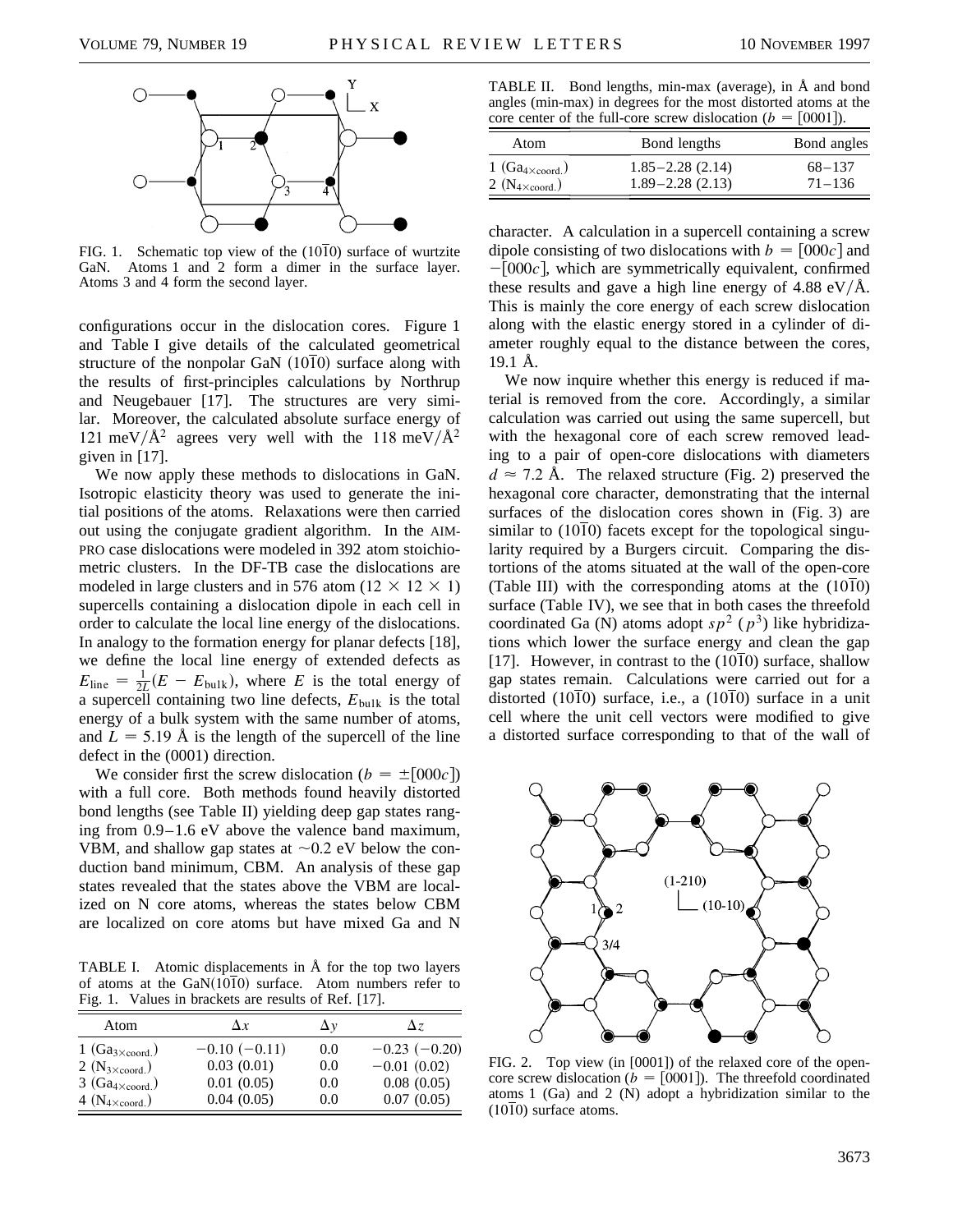

FIG. 3. Projection of the wall of the open-core  $(d = 7.2 \text{ Å})$ screw dislocation  $(b = [0001])$ . The threefold coordinated atoms 1 (Ga) and 2 (N) adopt a hybridization similar to the (1010) surface atoms.

the open-core screw dislocation with diameter  $d = 7.2$  Å. We find that the distorted  $(10\overline{1}0)$  surface has a spectrum with shallow states very similar to those of the open-core screw dislocation with  $d = 7.2$  Å. We also calculated the spectrum for a nanopipe with  $d = 7.2$  Å but without a dislocation core. This, like the undistorted  $(10\overline{1}0)$ surface, possesses no gap states at all. These results indicate that the shallow states in the open-core screw dislocation with diameter  $d = 7.2$  Å can be attributed to the distortion arising from the dislocation Burgers vector. Calculations for a series of different distortions of the (1010) surface also suggest that open-core screw dislocations with a diameter  $d \ge 20$  Å should have no gap states at all. As can be seen in Table III the distortion in the open-core screw dislocation is significantly less than that in the full-core screw dislocation (see Table II). It is therefore not surprising that the calculated line energy of 4.55 eV/ $\AA$  is lower than the line energy of the full-core screw dislocation. The energy required to form the surface at the wall is more than compensated by the energy gained by reducing the strain. However, a further opening gave a higher line energy, and we conclude that the equilibrium diameter is 7.2 Å. It is unlikely that isotropic elasticity theory can describe the severely distorted fullcore dislocation which limits the usefulness of Frank's expression relating to the diameter of an open-core dislocation [19]. Dislocations with large open diameters that are observed might arise from kinetic factors relating to the coalescence of misaligned interfacial growth islands [2,20] leading to pinholes which do not grow out [21].

In the same way threading edge dislocations were modeled by relaxation of a cluster containing one dislocation with Burgers vector  $a[11\overline{2}0]/3$  and a supercell with a dis-

TABLE III. Bond lengths, min-max (average) in Å and bond angles, min-max (average) in degrees for the most distorted atoms at the wall of the open-core screw dislocation  $(b =$ [0001]). Atom numbers refer to Figs. 2 and 3.

| Atom                                                   | Bond lengths                                | Bond angles                     |
|--------------------------------------------------------|---------------------------------------------|---------------------------------|
| $1(Ga_{3\times coord.})$                               | $1.86 - 1.89(1.88)$                         | $107 - 123$ (117)               |
| $2 (N_{3 \times coord.})$                              | $1.88 - 2.05(1.96)$<br>$1.89 - 2.07$ (1.96) | $102 - 111(108)$<br>$100 - 122$ |
| $3(Ga_{4 \times coord.})$<br>$4 (N_{4 \times coord.})$ | $1.93 - 2.03$ (1.97)                        | $98 - 120$                      |

TABLE IV. Bond lengths, min-max (average) in Å and bond angles, min-max (average) in degrees for the top two layers of atoms at the GaN $(10\overline{10})$  surface. Atom numbers refer to Fig. 1.

| Atom                                                   | Bond lengths                                 | Bond angles                     |
|--------------------------------------------------------|----------------------------------------------|---------------------------------|
| $1(Ga_{3 \times coord.})$                              | $1.83 - 1.88$ (1.86)                         | $116 - 117(117)$                |
| $2 (N_{3 \times coord.})$<br>$3(Ga_{4 \times coord.})$ | $1.83 - 1.92$ (1.89)<br>$1.91 - 2.02$ (1.94) | $107 - 111(108)$<br>$107 - 112$ |
| $4 (N_{4 \times coord.})$                              | $1.88 - 2.03$ (1.93)                         | $99 - 115$                      |

location dipole. The relaxed core is shown in Fig. 4. The corresponding bond lengths and bond angles of the most distorted atoms are given in Table V. Again the threefold coordinated Ga (N) atoms (Nos. 1 and 2 in Fig. 4) relax towards  $sp^2$  ( $p^3$ ) leading to empty Ga lone pairs pushed towards the CBM, and filled lone pairs on N atoms lying near the VBM, in a manner identical to the  $(10\overline{1}0)$  surface. Thus threading edge dislocations are also electrically inactive.

From a supercell calculation, we obtain a line energy of 2.19 eV/ $\AA$  for the threading edge dislocation which is considerably lower than that found for the empty screw dislocation. This can be interpreted by noting that the edge dislocation has a smaller number of threefold coordinated atoms than the open-core screw dislocation as well as a smaller elastic strain energy arising from the smaller Burgers vector. This last energy is proportional to  $kb^2$ . Here, *b* is the magnitude of the Burgers vector, and the constant  $k$  is equal to 1 for the screw dislocation and  $\frac{1}{1-\nu}$  for the edge dislocations, where  $\nu$  is Poisson's ratio  $(0.37$  for GaN [22]). Thus the ratio of the elastic energies is  $E_{\text{screw}}/E_{\text{edge}}$  which is approximately 1.66. Our calculation gives the ratio of the line energies, which includes the core energies, to be 2.08.

In analogy to the open-core screw dislocations we have investigated whether the energy of the threading edge dislocation could be lowered by removing the most distorted core atoms (see Fig. 4). However, removal of either the lines of atoms 9 and 10 or the atoms 1, 2, 3, 4, 5, 6, 7, 8, and their equivalents on the right leads to higher line energies. This implies that, in contrast with screw



FIG. 4. Top view (in [0001]) of the relaxed core of the threading edge dislocation ( $b = [11\overline{2}0]$ ). The threefold coordinated atoms 1 (Ga) and 2 (N) adopt a hybridization similar to the  $(10\overline{1}0)$  surface atoms.